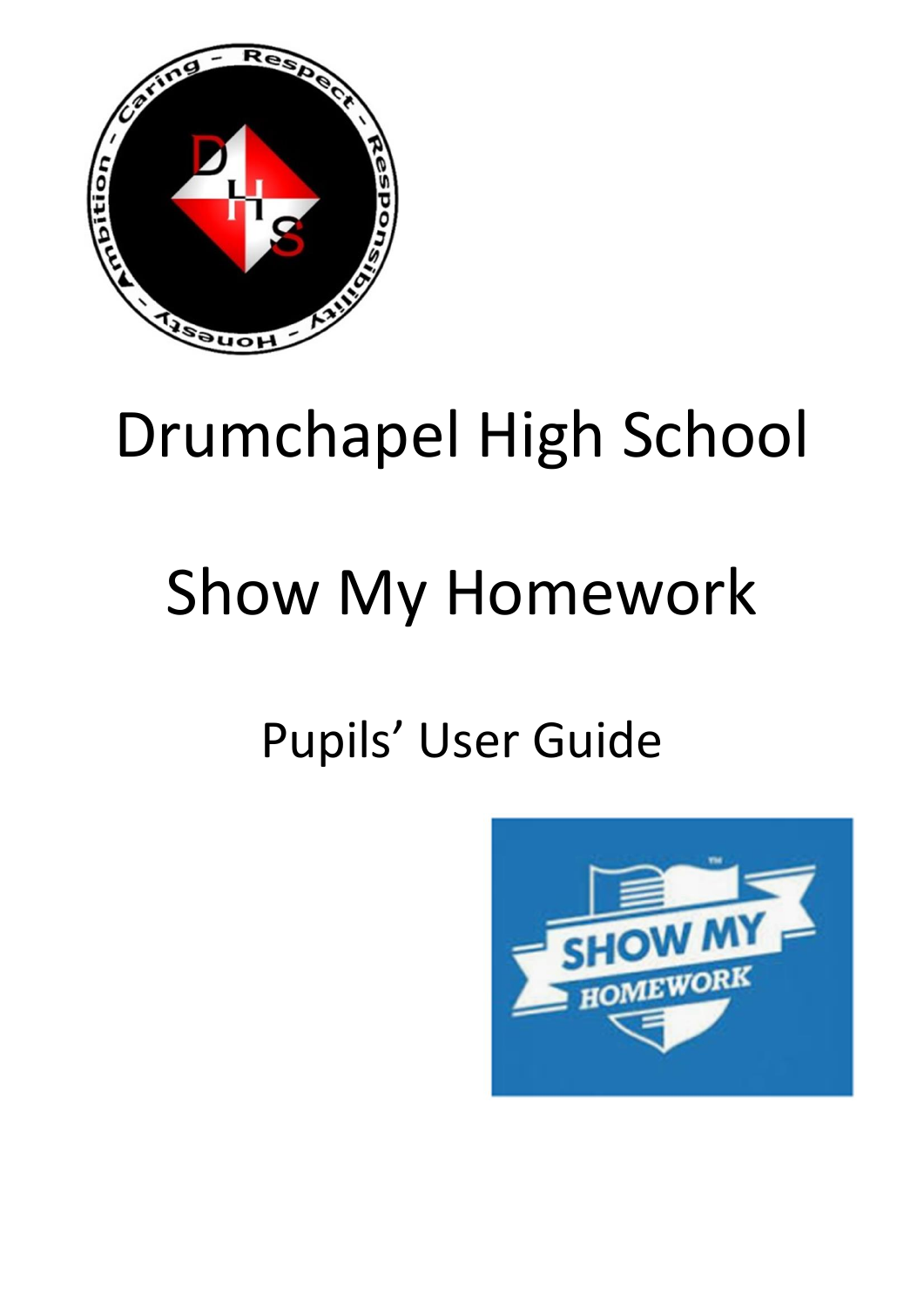Your access to Show My Homework allows you to:

- See homework set for you and due dates.
- Answer quizzes and submit homework.
- Message your teacher, make comments and ask questions.
- See homework statuses (submitted, submitted late, not submitted).
- See important dates uploaded to Show My Homework including class tests and assignment deadlines.
- Receive important announcements from the school.

#### **Getting Started**

You need your glow login details. The email address must be used in full (including the @glow.sch.uk bit at the end). If you do not know your password, any of your teachers can reset it for you – just ask.

#### *Via the website* **(google Show My Homework)**



Select "Log In" in the top right corner.

Choose "Student" and ignore the top section.

Click "Sign in with RM Unify."

This takes you to a glow login page.

Enter your glow email address and password.



| Login                           |                         | Forgot password? |
|---------------------------------|-------------------------|------------------|
| Staff                           | Parent                  | Student          |
| I already have an account       |                         |                  |
| O I don't have an account yet   |                         |                  |
| Search school                   |                         |                  |
| Enter email address or username |                         |                  |
| Enter password                  |                         | ۰                |
|                                 | Log in                  |                  |
|                                 | Or log in with:         |                  |
|                                 | Sign in with Office 365 |                  |
|                                 | Sign in with Google     |                  |
|                                 | Sign in with RM Unify   |                  |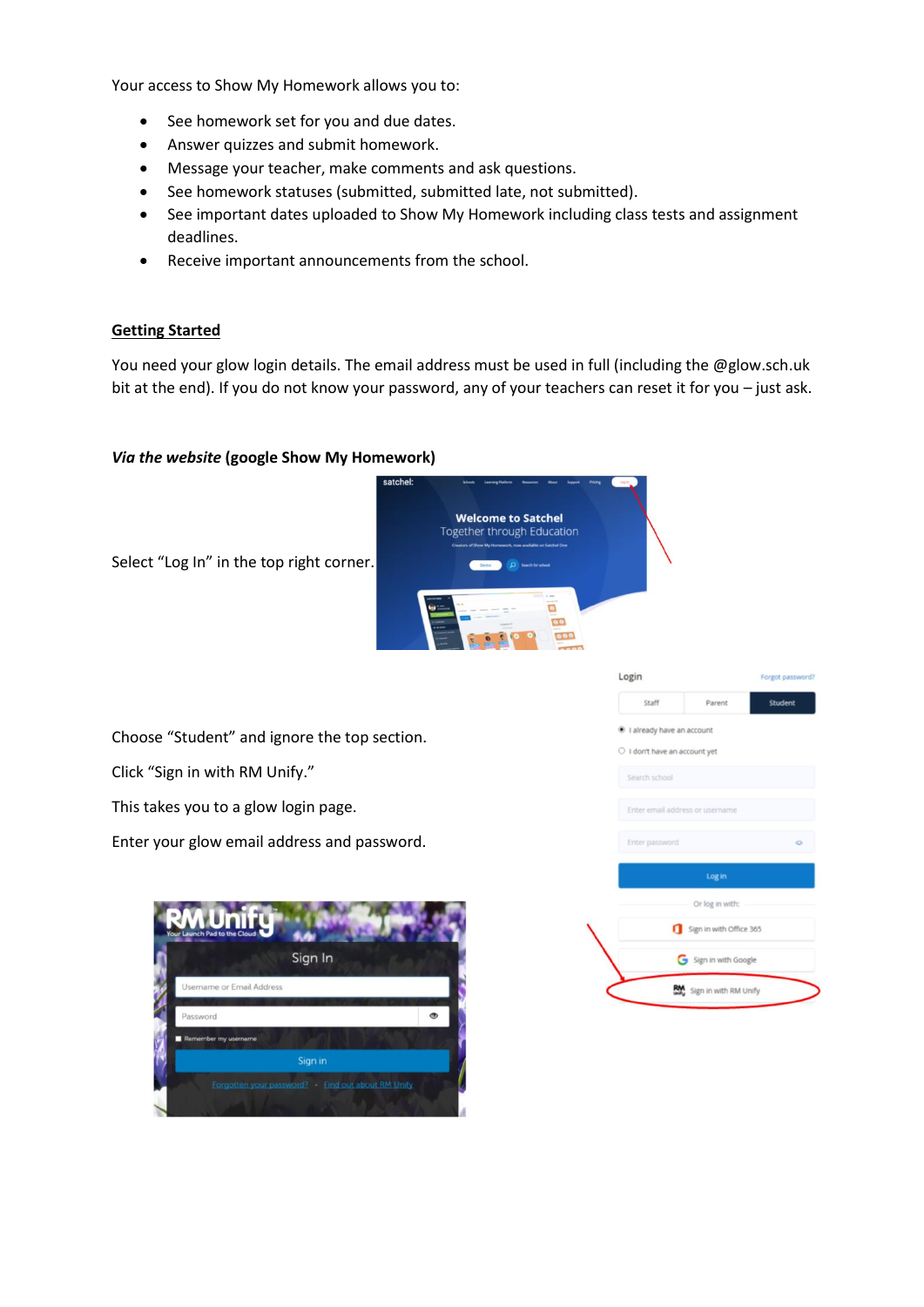### *Via a mobile device* **(download the Show My Homework app)**



Search for Drumchapel High School.



Enter your glow email address and password.

| Í | Log In                                                | $\overline{\odot}$ |   |
|---|-------------------------------------------------------|--------------------|---|
|   | Drumchapel High School                                |                    |   |
|   | I already have an account                             |                    |   |
|   | Log in with email or username                         |                    |   |
|   | I do not have an account yet                          |                    |   |
|   | Log in with PIN or Parent Code                        |                    |   |
|   |                                                       |                    |   |
|   | or                                                    |                    |   |
|   | G<br>Sign in                                          |                    |   |
|   | Log in via Offee 365<br>a                             |                    |   |
|   | Log in via RM Unify                                   |                    |   |
|   | Cancel                                                |                    |   |
|   |                                                       |                    |   |
|   | Launch Pad to the Clo                                 |                    |   |
|   | Sign In                                               |                    |   |
|   | Username or Email Address                             |                    |   |
|   | Password                                              |                    | ۱ |
|   | Remember my username                                  |                    |   |
|   | Sign in                                               |                    |   |
|   | Forgotten your password? - Eind<br>out about RM Unify |                    |   |